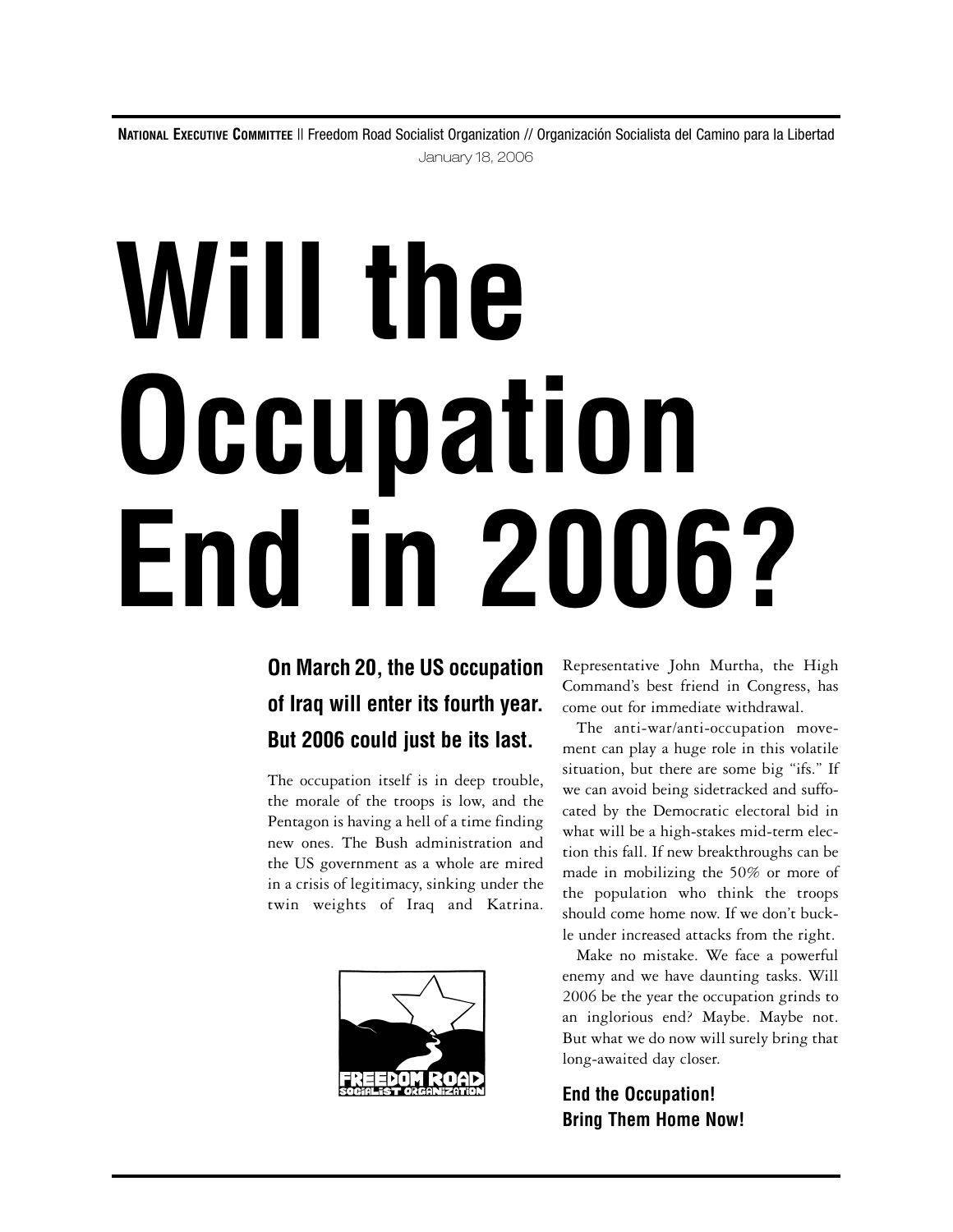## **The occupation goes from bad to worse**

On every front, the occupation faces a rockier road than ever. Since September, not one but two new White House–announced Turning Points™ have come and gone — the September constitutional referendum and the December elections.

Nothing turned, and the suffering of the Iraqi people continues to be catastrophic, with a destroyed infrastructure, unprecedented unemployment, rampant crime, public health in collapse and little hope for improvement. No wonder a leaked poll secretly taken by the British Ministry of Defense in August showed 82% of the Iraqi population "strongly opposed" to the occupation!

Unable to subdue or even dent the armed resistance organizations it faces, the US military has reverted to Vietnam mode. Body counts, derided and even forbidden by the Pentagon earlier in the occupation, are now a daily feature of Green Zone press briefings. Terror tactics, such as massive bombing and shelling of whole areas, herd people into controlled camps like those outside Fallujah, as basic infrastructure, like the bridges across the Euphrates, is destroyed.

Forget the promised reconstruction of the country US aggression has so totally devastated. Most of the \$30 billion Congress appropriated is gone, with less than 7% not yet spent or committed. Gone — stolen, wasted, used for military purposes, shifted to Halliburton's bottom line, but gone. And that's it — Bush just announced he won't request another dime for reconstruction.

In military terms, the occupation cannot continue indefinitely. That's the good news. But without the cost rising still higher, they can keep it going for years to come. The key factor for their ability to keep going is the troops. As long as the administration can keep sending soldiers back into the meatgrinder to replace the ones who die, are wounded, or manage to get out, they can keep a beachhead for US imperialism on Iraqi soil.

But the toll the war is taking on the troops is horrendous. Morale is sinking. Some units are on or about to start their fourth deployment in theater! While some of the resentment naturally turns against the brass and the Bushies, the chain of command and the carefully vetted media piped to the troops tell them daily that they are victims of a liberal plot to sabotage the mission, "cut and run," and deny them victory.

## **They have no strategy**

It is important to understand that the administration has no strategy; they are just improvising. There are plenty of military and political experts around recommending strategic plans of every description — buckle down for a ten-year occupation, jump troop levels and kick ass, shift to an air war and let the bombs fall where they may, cut and walk fast, let Iraq split into three states, take the war to Iran, invite in the Arab League, and on and on — but Bush and Co. just blunder ahead.

Though they have no strategy, they still cling to their original goal: a semi-stable puppet regime, substantial control over Iraq's oil, and permanent US military bases, all providing greater US dominance in the region. None of these goals is even a remote possibility at this point.

For starters, any regime in Iraq which doesn't reflect that 82% Yankee Go Home sentiment will by definition be unstable. Internal divisions fueled by the occupation, both intentionally and cluelessly, may still tear the country apart entirely. Oil? Although the destruction of the Iraqi infrastructure means that a new regime will have to turn to outside sources for expertise and capital, it's not likely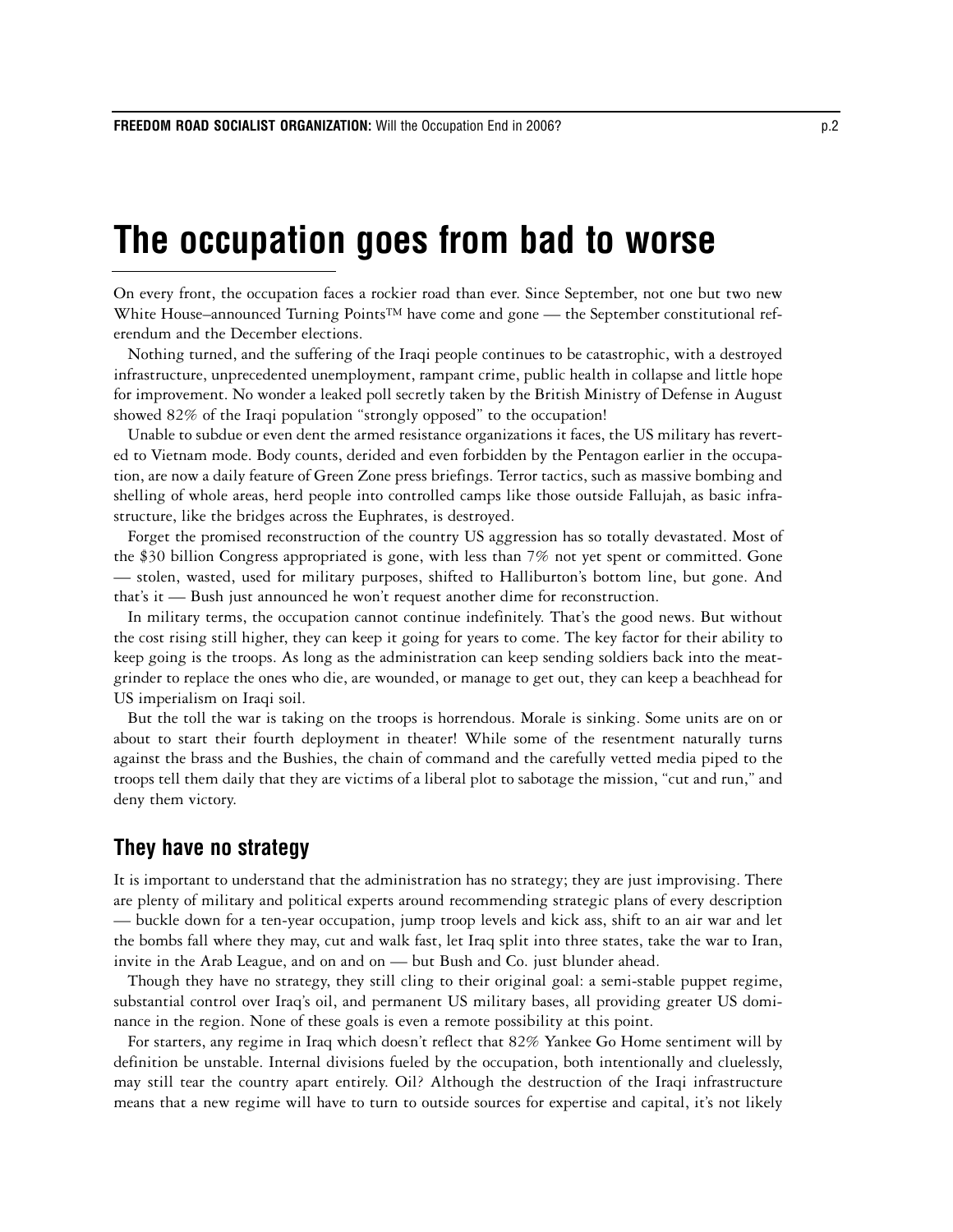that the US will be choice number one. Additionally, it will take years after fighting dies down to get the oilfields back in shape again; and even though the US is letting the Kurds, their only reliable allies, assert control of the oilfields near Kirkuk, that oil has to get out through territory the Kurds will never control.

The same holds for US bases. Bases in Sunni areas will always be targets, the Shi'ites' Iranian backers aren't about to stand for US bases aimed at them, and who exactly is going to let the Pentagon supply bases in landlocked Kurdistan? Turkey?

# **The occupation, Katrina and the crisis of legitimation**

The occupation of Iraq, which has been the central feature of US foreign policy since 2003, stands pretty much exposed. It's commonly understood that the attack on Iraq was based on lies and that the administration had no plans for the occupation. Most of all, it's painfully obvious that things aren't getting one bit better. The catastrophic failure of the US government to deal with Hurricane Katrina has created a parallel loss of confidence on the level of domestic politics.

Not just the Bush administration but the US government as a whole is widely seen as incapable of fulfilling its normal responsibilities. Its legitimacy, its reason for being, its right to rule, are being called into question. And the failure of the "opposition party" Democrats to present any coherent alternative is part and parcel of this crisis of legitimation.

Sectors of the monopoly capitalist class are getting mighty nervous about the mess their government has gotten into. Instead of the US bestriding the globe as the sole remaining superpower and setting the terms for world commerce and politics, they watch with dismay as the state apparatus decays under the incompetent and corrupt cronies Bush placed in charge. As the Bush Administration tries to salvage Iraq, China has faced little challenge in expanding its influence in Asia and Africa, and Latin America has been swept by a massive anti-*Yanqui* political tide.

In the geo-strategic Middle East, the US has earned an even deeper hatred. Crimes against the people of Iraq and Afghanistan are daily news. So is the US alliance with the Zionist rulers of Israel who pushed Bush to attack Iraq and who retain US support for the ongoing project of forcing Palestinians into Bantustans. One major effect has been the swelling ranks of anti-Western *jihadi* groups, as both CIA and British MI5 reports acknowledge.

This ruling-class nervousness is apparent in the increasingly monopolized mainstream media, which have suddenly ripped into administration scandals and policy failures with a vigor unimaginable even a year ago.

## **A sense of unease**

The mood of the masses is unsettled as well. To be sure, there's a certain giddy feeling spreading among a whole lot of people who loathe Bush and the Republican right. Underneath that, though, and among broader sections of the people runs a current of deep anxiety and fatalism. Things seem out of control. The economy may not have been badly dented — yet — by serious shocks like Katrina and structur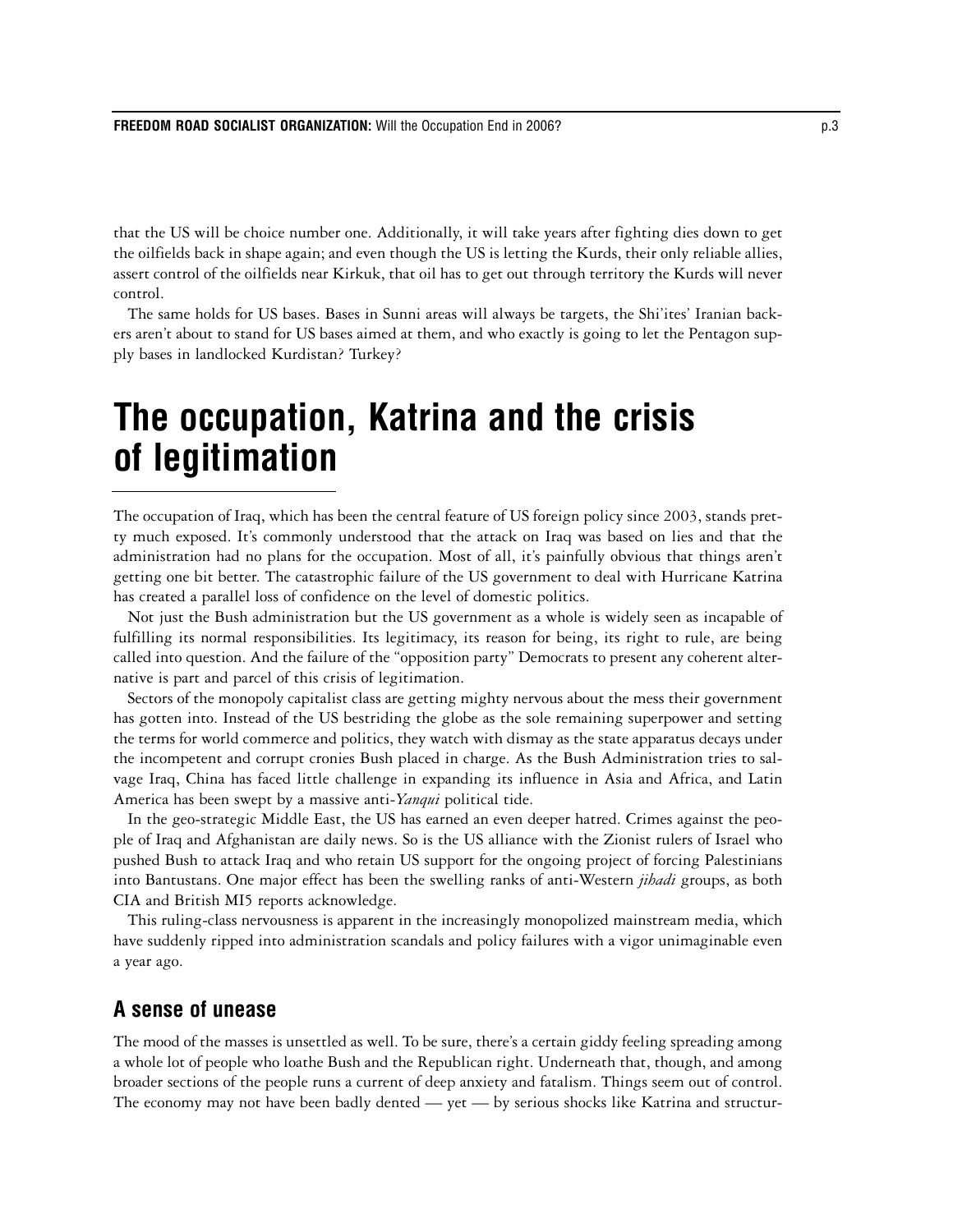al problems like the soaring deficit. That isn't helping the majority of people who look at gas prices, layoffs, empty bank accounts, threatened medical coverage and vanishing pensions and worry that the whole thing's bound to go pear-shaped soon.

The massive wave of corruption scandals starting to break over DC will only deepen cynicism and people's sense of distance from government, especially since the Republican Party's defense of choice is "Everybody does it." The latest revelations of illegal domestic spying will probably undermine the strongest suit the administration and the Republican Party have — the "War on Terror" fear factor. On the other hand, these reports may increase the popular sense of anxiety and also push the country toward a constitutional crisis, as Bush and his hard-core supporters fight openly for an unfettered imperial Presidency.

This provides obvious, and very real, opportunities for organizers, but let's not underestimate how dangerous such a mood can be. A letter recently sent to a veterans and military families website declared:

I say we put the military commanders in charge of the war And in charge of the government. They know what to do, they will withdraw from iraq. And run this country like a tight ship. I don't even have anyone i know In the war; but i sure do care about the ones there, every morning i wake Up thinking about them.

Crises of legitimation are by their very nature temporary phenomena. It is not clear when and how this one will end. The open-ended nature of the current conjuncture leaves open all sorts of possibilities: the administration succeeds in claiming the power to rule by fiat, worried capital imposes a new staff and cabinet on Bush, a section of Congressional Republicans rebels and blocs with the Democrats, Democrats arrive at a program beyond "wait and watch, gloat and hope" and start setting the agenda, impeachment gains traction, one party scores a decisive win in the fall elections...

Factors well beyond the control of the anti-war/anti-occupation forces, some probably not yet on the radar, will determine the timeline and the outcome of this crisis. But because the disastrous occupation of Iraq is so central to the crisis, what we do or don't do in the coming months will affect its resolution overall. And what we do or don't do will certainly do much to determine how the issue of the war is resolved as legitimacy is restored, however shakily.

## **Murtha turns on the lights**

On November 16, Democratic Congressman John Murtha of Pennsylvania put the future of the occupation in play in a big way, by calling for an immediate US withdrawal from Iraq. He took care to point out that he was only catching up with the sentiment of the American people. This has had a major impact on the bourgeois political debate over dealing with Iraq. Not only is Murtha a decorated Marine veteran who initially was all for the war, but he also has tight ties with the upper ranks of the professional military. He is speaking for at least some of them when he warns that the occupation of Iraq is destroying the Armed Forces.

What Murtha's stand did was shine a bright light on the collapsing occupation, the gorilla nearly everyone in government was trying to pretend wasn't sitting in the middle of the room. Since then, not much has happened on the surface, but a deepening set of cracks is spreading through Congress. Several Presidential hopefuls spent 2005 positioning themselves for a run as the ones who could win the war Bush had bollixed. These included Democratic Senators Joe Biden and Hillary Clinton and Republican Senator John McCain. Now Murtha and the worsening situation on the ground has them backing off ever so care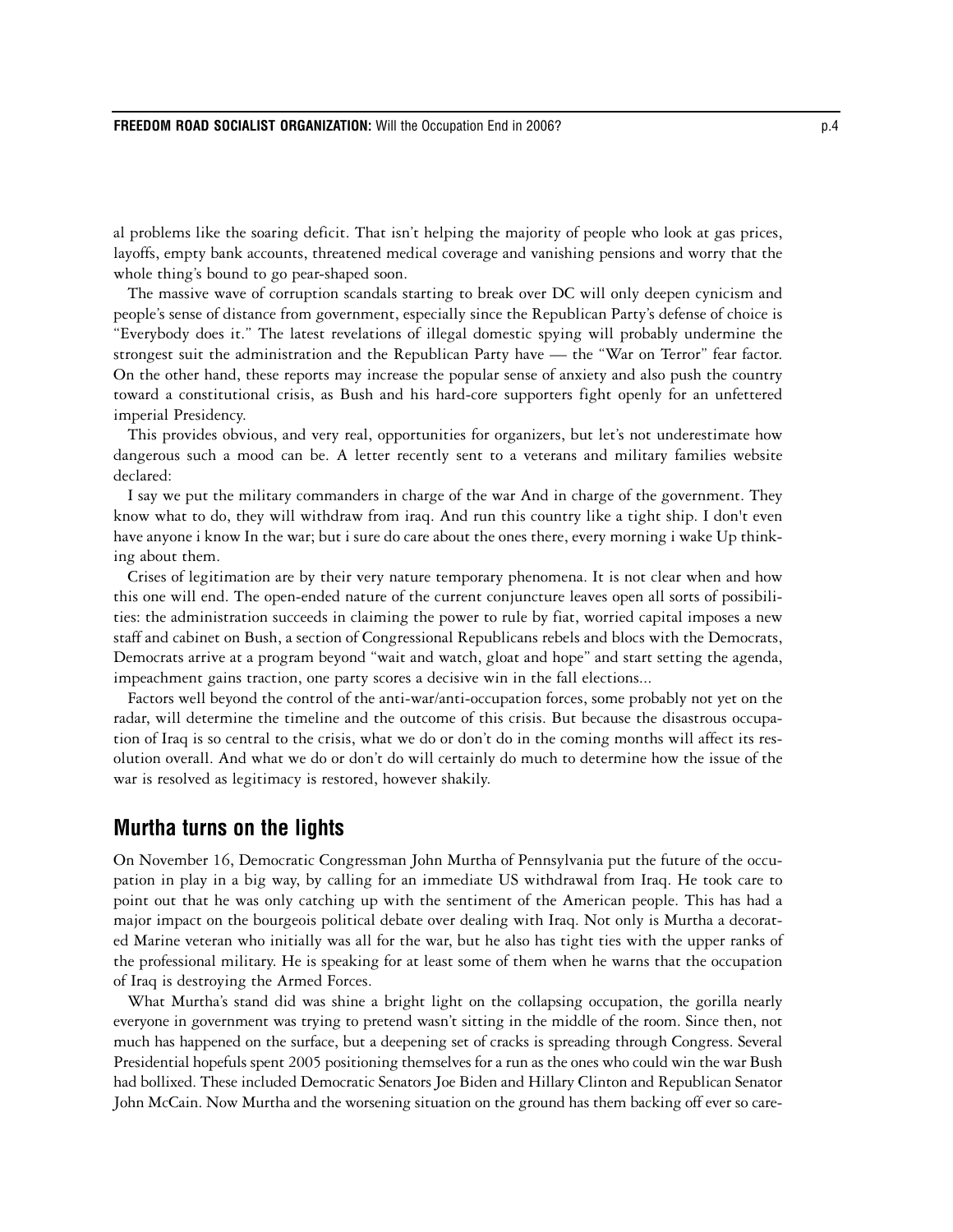fully and stepping up their attacks on details about how the occupation has been conducted.

Meanwhile, other Democratic politicians, like influential California Representative Nancy Pelosi, have decided to go with Murtha, at least in their public positions. Most, however, are still saying little, handicapped by their earlier support of the war, fearful of being baited as unpatriotic and hopeful that the Republicans will simply self-destruct in a blaze of scandal. So far they are not paying much of a price for lying in the cut.

# **2006 — will the elections sap our movement?**

All of this ensures that the most important feature of US political life for the next year (barring a Bush resignation or impeachment) will be the 2006 elections. The crisis of legitimation means that program and power both are up for grabs. This high-stakes environment is an extremely risky one for the antiwar/anti-occupation movement.

We've already seen Congressional Republicans grow panicky and unable to maintain the internal discipline needed to push prized sections of their agenda. They're already debating the necessity and the best way of distancing themselves from the Presidency they were just shock troops for.

For their part, the Democrats smell a possible sweep of the House and the Senate. They're counting on Bush's sinking poll numbers and the Republican corruption scandals to produce a wave of revulsion in the electorate.

The war criminals of the Bush Administration have been the main target of the anti-war/anti-occupation movement from the beginning. However, it is widely recognized that this crew is unlikely to "change course," i.e., admit they screwed up royally. Neither the claims they have staked to an imperial Presidency nor the hardcore reactionary base they have worked so hard to mobilize and empower could survive such a shift.

## **Making sure politicians feel the heat**

In the last six months a growing section of the movement has chosen instead to focus on Congress. More Senators and Representatives are willing to criticize the war and call for an "exit strategy" thanks to popular disgust and anger, and to targeted grassroots lobbying efforts, especially by groups like Military Families Speak Out. This activism is influenced by memories of the Vietnam era when Congress had to refuse to appropriate more money for the war before the final nail was driven into the coffin of that murderous adventure.

This is an important development, because until these pols feel real heat, no matter what they say, they're gonna keep voting for every penny the Pentagon says it needs. (Even John Murtha, so firm in the face of savage criticism, finds his nerve fails him here, saying it's hard for him to contemplate voting against money "for the troops.") The drive to change the balance of forces in Congress has also led to a new emphasis on exposing and slamming pro-war Democrats, especially ambitious, high-profile types like Joe Biden, Hillary Clinton, Chuck Schumer, Joseph Lieberman and Dianne Feinstein.

In the next six months we are going to feel enormous pressures to bury not only such legislatively targeted efforts, but our whole movement and our main demands deep, deep, deep. What we face in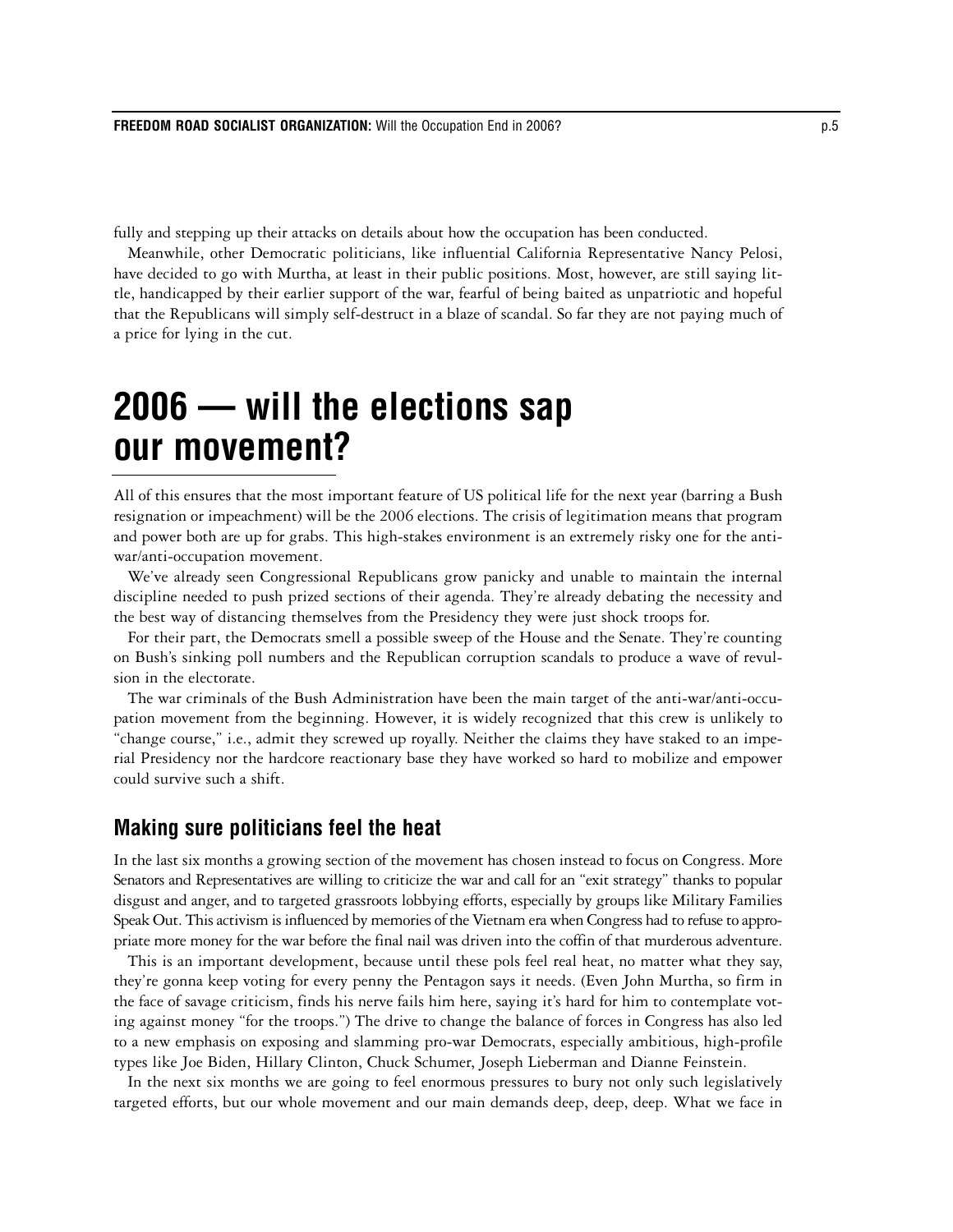2006 is a coming together of factors into an objective push to subordinate the anti-war/anti-occupation struggle to the liberal cause of breaking the Republican stranglehold on government.

The traditional institutional and social base of the Democratic Party — social reform and humanitarian organizations, the lawyers, the trade unions, the Black establishment, the liberal petty bourgeoisie — are desperate. They have to block the losses that another two years of Republican control of the executive, legislative and, increasingly, judicial branches will bring with them. And they don't want to provide targets for the Republicans' most likely line of counterattack, baiting the Dems as wussies, traitors, cut-and-run artists, soft on terrorism.

The new, often more liberal, forces working to revive the moribund Democratic Party from the base (particularly Deaniacs, the MoveOn / Air America axis and the growing DailyKos node in the blogosphere) are very vulnerable both to the seductions of power and the threat of being returned to marginal status. They already have won a lot of ground within the party where they are locked in combat with the DLC centrists and Rahm Emanuel, but, for the most part, they draw the line at "divisive" primary campaigns and supporting anti-war candidacies which might result in a Democratic loss. As the pressures on them grow, they too will become more inclined to shove the occupation into the background.

#### **Avoiding a rerun of 2004**

We can ill afford a rerun of 2004. Then, John Kerry, running as a win-the-war candidate, got not only the votes, but a lot of the precious resources — time, money, internet networks — of sincere individuals who had been very active in the anti-war struggle and other mass movements. Though the antiwar/anti-occupation movement maintained its autonomy better than most, our efforts were diminished, too. We have to remind folks of one harsh fact: What did they get for it? Zip. Zilch. Nada. To this day Kerry won't stand up for an end to the occupation.

One part of the answer is to spread the stand taken by Military Families Speak Out and *The Nation* magazine, among others — no support for any politician, no matter how critical the race may seem, who does not call clearly for an immediate end to the US occupation of Iraq.

Another part is to hold fast to the NOW in the slogan Bring Them Home NOW! Few today argue for keeping the troops there forever, so getting politicians or anyone else to agree to general yak-yak or vague Congressional resolutions about "exit strategies" or "troop draw-downs" doesn't really mean wavering middle forces are getting off the fence. It just means the real fight has been postponed and, in the meantime, they've been let off the hook. Most importantly, it leaves the door wide open for Bush & Co. to play games by withdrawing a bunch of troops and claiming progress toward ending the occupation in the run-up to November.

Of course, the blunt fact is that even particular targeting of, winning over, backing down or voting out of office of pro-war legislators is only a tactic. The strategy still has to be building a resistance to the war so broad and so powerful that pols of whatever description must flee the occupation like Ebola or risk losing their seats.

# **The central problem facing the movement**

This brings us right to the key problem the movement has to overcome. There is very broad sentiment against the war in the US, with most polls showing a solid majority for immediate or very rapid withdrawal. Yet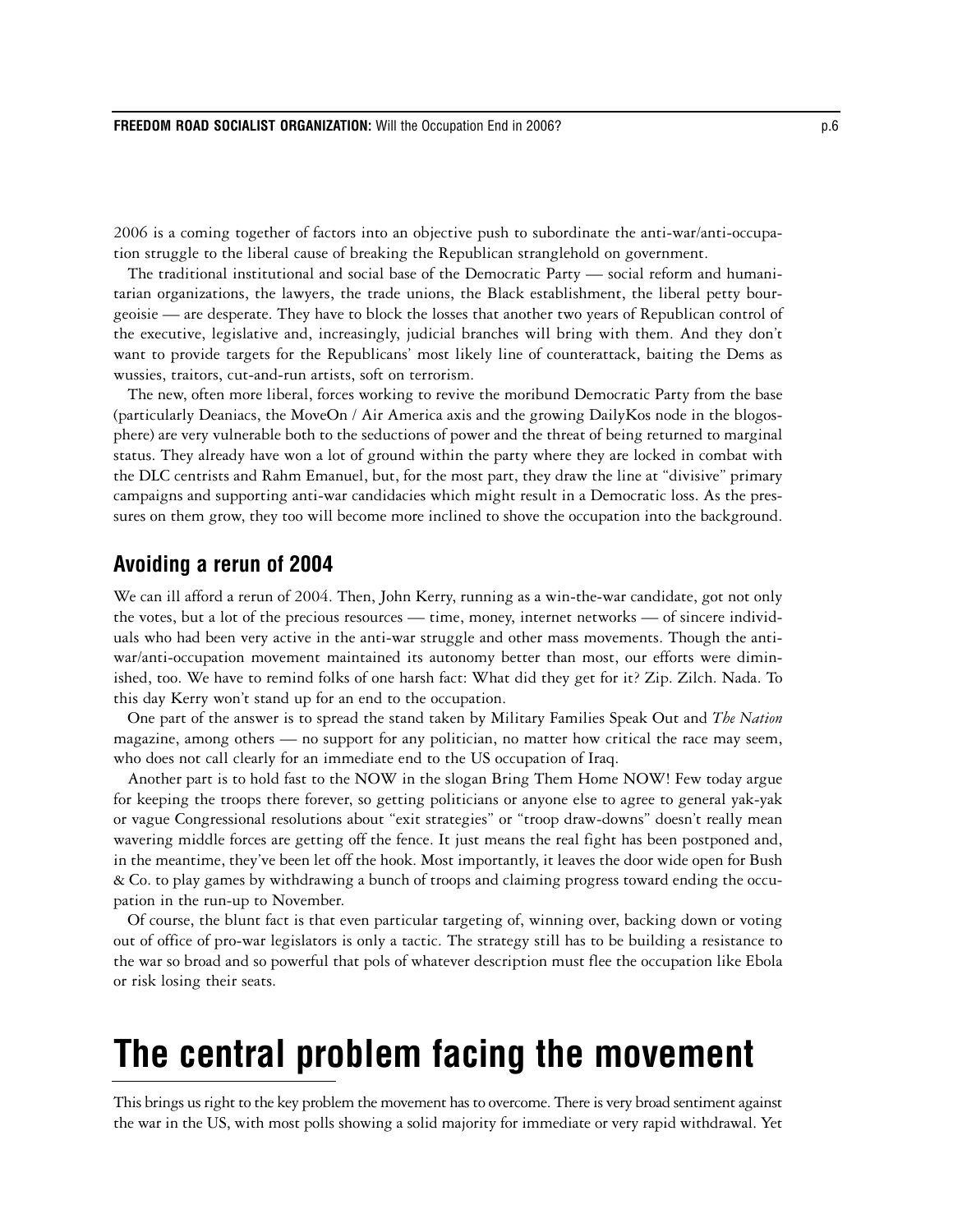that sentiment has not resulted in any significant identification with and participation in anti-war activity. If 50% of the people of this country oppose the continuation of the occupation, perhaps 5% have taken any active step to end it. We are off by an order of magnitude!

There is much to be said about the obstacles to going broader, but four points should be highlighted.

• The general mood among the broad sections of the people combines anxiety and fatalism and is reflected in a deep cynicism. The widespread sense of powerlessness reflects an ugly reality — in the current conjuncture, as long as folks are isolated and atomized, they will be powerless. This sense of powerlessness affects even activists. A lot of us have tired of getting on buses and going to Washington to delight in our numbers, spirit and diversity — then returning home to admit that nothing much seems to have changed.

• Except in a vague, everything-is-screwed-up way, most people don't perceive themselves as being directly affected by the war, or threatened by it, as so many families were in the Vietnam era because of the draft. This is changing, as the war is increasingly sensed as a cancer affecting the economy, while social services atrophy and the reconstruction of the Gulf Coast can't get off the ground.

• We are often prisoners of our own assumptions (largely unconscious) that by now "everybody knows" what's going on because we've been so immersed in it for years. There are still millions of people who don't recognize the name of Cindy Sheehan, the biggest media star this movement has produced, let alone crucial figures like, say, Congressman Murtha. We must remember to keep the threshold of entry into the movement, that vital first step, as low as we can. Folks can learn inside our ranks.

• The anti-war/anti-occupation movement has been successfully demonized. We are the victims of the well-honed right-wing attack machine centered in talk radio to make an enemy of an individual, an organization or a movement, and many of us barely realize it. Millions of folks who should be in our ranks have been conditioned to think of us as hairy '60s leftovers, deranged America-haters or hardcore liberals fronting for the Democratic Party. Our approach to movement-building must be strongly oriented toward overcoming this handicap.

# **Let's make some breakthroughs!**

All this means that if we want 2006 to be the year the occupation ends, our movement has to keep doing what we've been doing and do it better, we have to start doing some things we have talked about more than acted on, and we have to move into and occupy some new territory.

The decision by United for Peace and Justice and other forces to concentrate on building local activities for the third anniversary of the invasion is a way to start taking up these tasks. As local groups come together or are reinvigorated and as networks like UFPJ are strengthened, the possibility of launching more tightly coordinated national actions like the Vietnam Moratorium of 1969 becomes more real.

**A. Veterans and military families remain the key force for the anti-war movement.** Their sacrifices cannot be denied nor their voices ignored. When Cindy Sheehan set up Camp Casey in Crawford and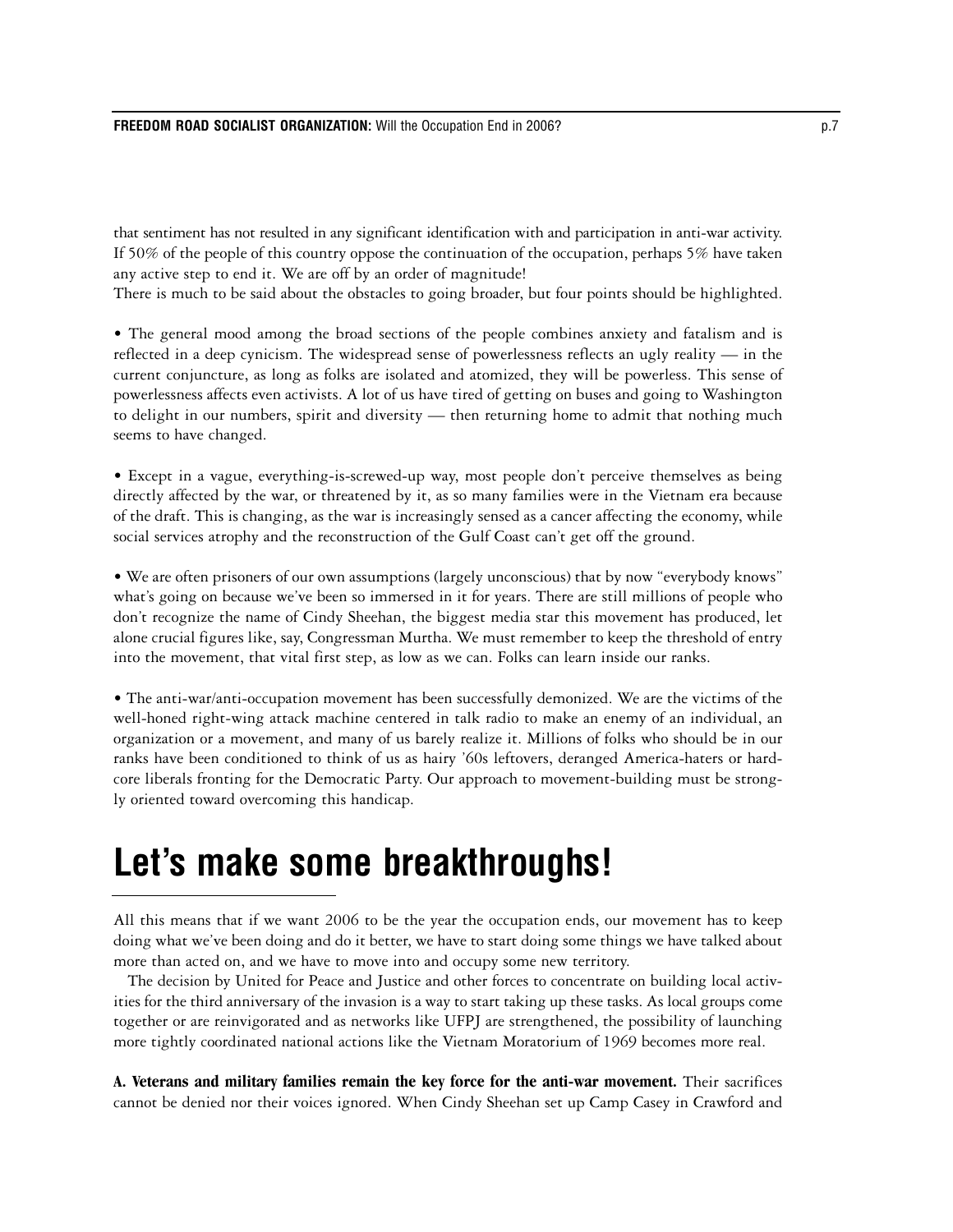wrong-footed Bush, millions listened to her. Poll results show the turn in public sentiment against the war accelerated after August. These forces are also the key link to the troops now serving (dozens of whom have joined Iraq Veterans Against the War). They are the best way to circumvent the brass's propaganda and to get the stories of those trapped in Iraq to the people of this country.

**B. More resources and attention must be directed to independent organizations doing anti-war work in communities of color.** These communities have already made enormous, if little-acknowledged, contributions to ending the occupation — for example, the halving of Black enlistments in the last four years has been a crippling blow to the Pentagon. Systemic racism means that African Americans, Latina/os, people of the First Nations, immigrants and other oppressed minorities suffer directly and immediately from budget cuts and all sorts of domestic blowback from Iraq. It also means that they grasp more readily the connection between The War Abroad and The War At Home, a lesson underlined by Katrina.

To build on this sentiment and to mobilize folks for action means supporting groups like the New Jersey–based People's Organization for Progress. For POP, their longstanding focus on issues of concern to the community, like police brutality and gang violence, has naturally extended to the war. POP has held consistent pickets at recruiting stations and demonstrations at government offices. The slowly-jelling Latinos Against the War is another important development on this front, especially since the Pentagon has stepped up recruiting in their communities.

## **Keep Katrina front & center**

**C. We have to ramp up education about the war's tie-ins to domestic issues, especially cuts in benefits for poor and working folk and general economic uncertainty. Use the example of Hurricane Katrina and the devastation of the Gulf Coast constantly!** This is a connection that millions have already made in their own heads, that resources being wasted in Iraq remain desperately needed here in the US. Three years of experience can be drawn on in agitation in unions, communities and elsewhere: "As long as the occupation is going on there, nothing good is gonna happen here..."

**D. We have to emphasize the long-term costs of continuing the war.** The ongoing cost is 1.6 billion dollars every week. And monetary costs are tied into other less tangible costs. Every coffin that comes home is a productive woman or man lost for good. Every new severe injury will affect an individual, a family, a community — for decades to come.

**E. Churches have not yet been fully mobilized as a vehicle for opposition.** Traditional peace churches have been a cornerstone of the movement from the start. But much more is possible — a recent conference of more than 100 clergy and active laypeople in North Carolina, many of them African American, hammered out an action plan for doing outreach among congregations and targeting the state's politicians. Are North Carolina's churches really that much more advanced than those in other states? Of course not. The difference was that a handful of organizers dug in and spent months doing systematic outreach and planning.

## **Breaking into new terrain**

**F. We need well-thought-out actions that go into newer terrain — geographically and demographically.** The three-week, three-route Bring Them Home Now bus tour that left Crawford to hit DC for the big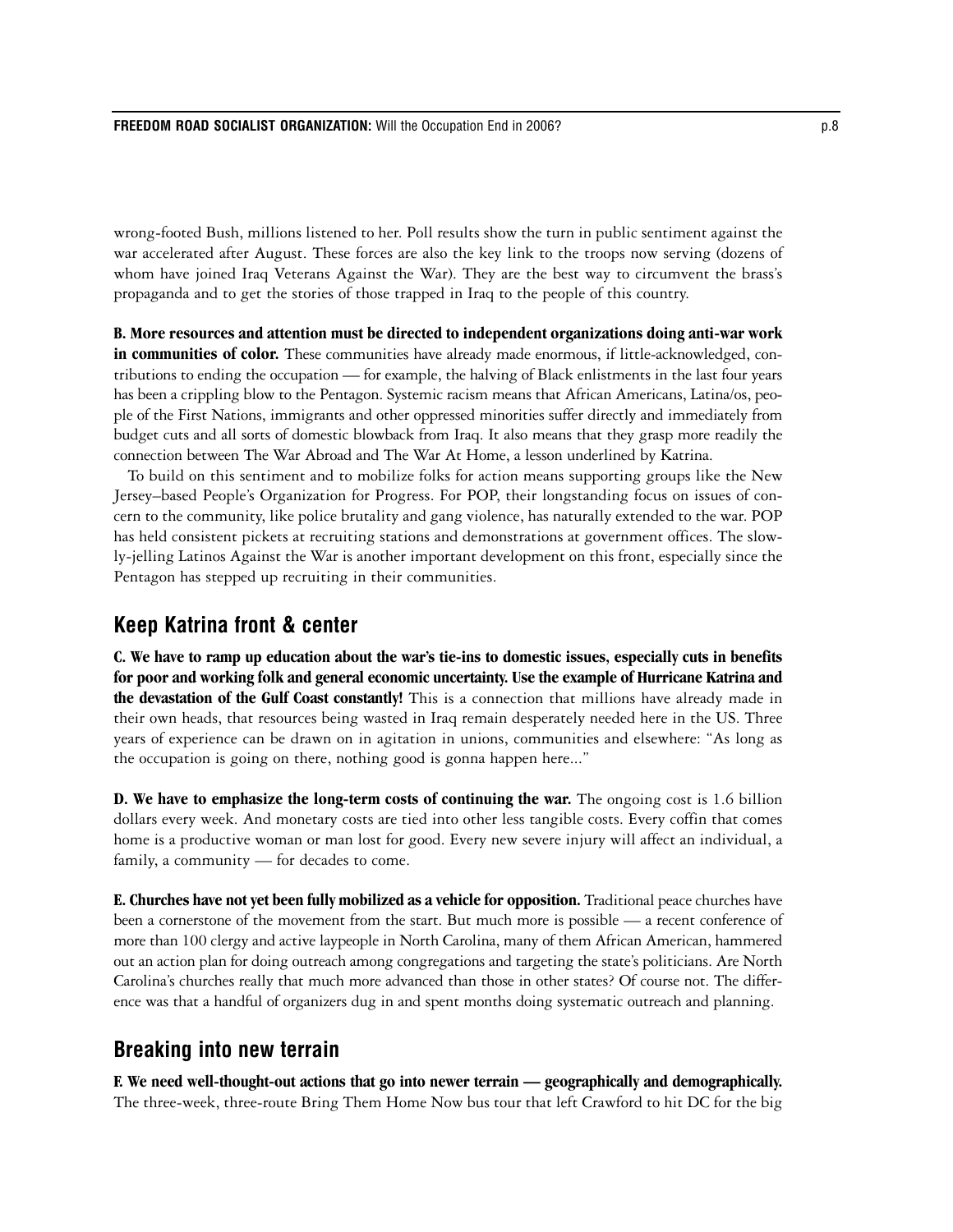September 24 actions drew crowds where as many as 25% said it was the first political event they had ever attended. Dave Cline, president of Veterans For Peace, points out that a lot of the bus tour events were just outdoor whistle stops in a city, drawing in the bulk of their audience from passers-by.

This is replicable in cities (or perhaps for small regional tours) — assemble an articulate vet or two, a couple of loved ones of serving troops or Gold Star family members. Get a permit for a busy spot in a neighborhood shopping district. Try and get stories on local media in advance. Leaflet the immediate area a couple days before. Get a portable sound system or at least a decent bullhorn and have your speakers talk from their life experience and you'll pick up a crowd fast enough. Avoid giving most of the play to local peace activists, ministers, politicians — the point is to try and connect with everyday people by sharing experiences they can relate to. Have something for the folks who stop and get into it to do: Write and mail a postcard, buy and wear a button, attend a vigil, anything… (And download enlistment forms from the Army's website to offer hecklers to sign.)

**G. Counter-recruitment activity has contributed to the decline in enlistments and what the brass considers a "fall-off in quality" among those who do sign on.** Thus it has helped fuel the Pentagon's huge new expenditure of resources on recruitment (up to and including \$125,000 re-enlistment bonuses for certain specialties, like Arabic speakers and Special Forces). Counter-recruitment has proved a good way to get high school and college students active on their campuses, and newly-discharged Iraq vets report that talking with their peers is a very good way to ease into public speaking against the war.

The importance of this work has been oversold at times. The Pentagon has shifted its recruiting energies to rural areas, which now produce 45% of new troops at this point and where organized forces are weaker and flag-waving "support the troops" sentiment stronger. And activists are still looking for realistic alternatives for young folks who don't want to go to Iraq, but consider enlistment because they want a paycheck, educational benefits, and a way out of a dead-end existence.

**H. Militant actions should not automatically be counterposed to broad-based local organizing and in certain circumstances, can even broaden it further.** At a People's Organization for Progress action against the occupation last winter, dozens sat down in the middle of the busiest intersection in Newark, NJ, blocking traffic and drawing loud support from passers-by.

The contradiction with the need to keep a low doorsill of entry to the movement is a real one, but if actions are undertaken by folks seen as having a real right to speak, like military families and vets, and targets and tactics are chosen carefully, negative feedback can be minimized. "Occupations Against the Occupation" is a tactic increasingly used to target politicians who refuse to stand up against the war, as with the January occupation of the Portland, ME offices of Senators Olympia Snow and Susan Collins.

This year, the less these activities are purely symbolic and choreographed in advance with the local police, the stronger they will be and the greater impact they can have. Especially in dealing with politicians, get right in there and jam them — do they really want to call the cops or press charges against veterans or military family members?